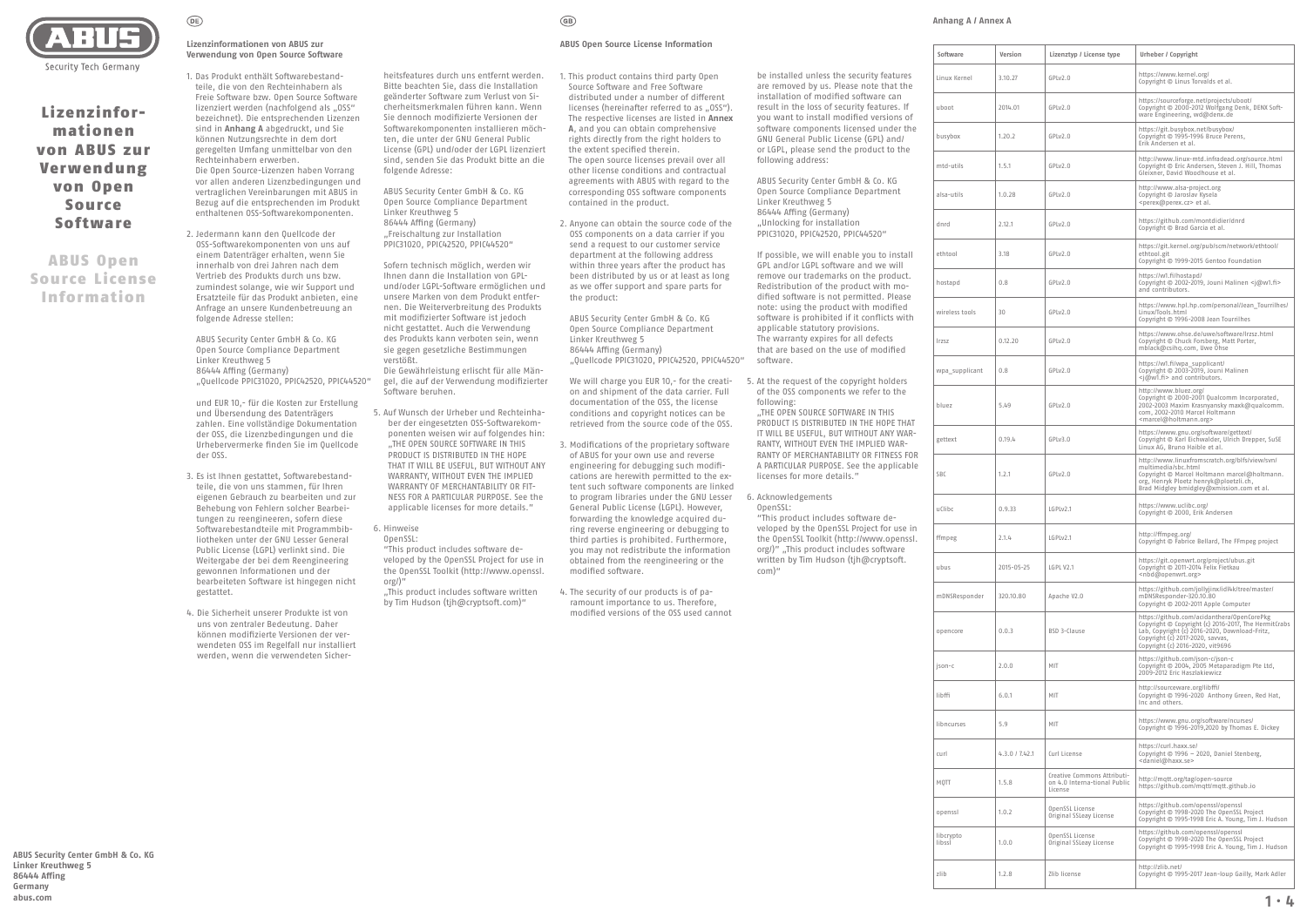started running for such interactive use in the most ordinary way, to print or display an announcement an appropriate copyright notice and a notice that there is no warranty (or else, saying that you provide a warranty) and that users may redistribute the program under these conditions, and telling the user how to view a copy of this License. (Exception: if the Program itself is interactive but does not normally print such an announcement, your work based on the Program is not required to print an announcement.)

amioditement.*)*<br>These requirements apply to the modified work as a whole. If identifiable sections of that work are not derived from the Program, and can be reasonably considered independent and separate works in themselves, then this License, and its terms, do not apply to those sections when you distribute them as separate works. But when you distribute the same sections as part of a whole which is a work based on the Program, the distribution of the whole must be on the terms of this License, whose permissions for other licensees extend to the entire whole, and thus to each and every part regardless of who wrote it.

Thus, it is not the intent of this section to claim rights or contest your rights to work written entirely by you; rather, the intent is to exercise the right to control the distribution of derivative or collective works based on the Program.

In addition, mere aggregation of another work not based on the Program with the Program (or with a work based on the Program) on a volume of a storage or distribution medium does not bring the other work under the scope of this License.

o above.,<br>The source code for a work means the preferred form of the source code for a work firems the preferred form of the work for making modifications to it. For an executable work, complete source code means all the source code for all modules it contains, plus any associated inter definition files, plus the scripts used to control compilation and installation of the executable. However, as a special and misdimetion of the executione: nowever, as a special<br>exception, the source code distributed need not include anything that is normally distributed (in either source or binary form) with the major components (compile kernel, and so on) of the operating system on which the executable runs, unless that component itself accompanies the executable.

3. You may copy and distribute the Program (or a work based on it, under Section 2) in object code or executable form under the terms of Sections 1 and 2 above provided that you also do one of the following:

a) Accompany it with the complete corresponding ma chine-readable source code, which must be distributed under the terms of Sections 1 and 2 above on a medium re terms or sections I and 2 above<br>arily used for software interchange; b) Accompany it with a written offer, valid for at least three years, to give any third party, for a charge no more than your cost of physically performing source distribution, a complete machine-readable copy of the corresponding surpress massime readdors copy or the corresponding<br>ource code, to be distributed under the terms of Section 1 and 2 above on a medium customarily used for software nterchange: or,

c) Accompany it with the information you received as to the offer to distribute corresponding source code. (This alternative is allowed only for noncommercial distribution and only if you received the program in object code or exe-cutable form with such an offer, in accord with Subsection b above.)

If distribution of executable or object code is made by offering access to copy from a designated place, then offering equivalent access to copy the source code from the same place counts as distribution of the source code, even that the community controlled to copy the source along with the object code.

9. The Free Software Foundation may publish revised and or new versions of the General Public License from time to time. Such new versions will be similar in spirit to the present version, but may differ in detail to address new problems or concerns.

4. You may not copy, modify, sublicense, or distribute the Program except as expressly provided under this License. Any attempt otherwise to copy, modify, sublicense or distribute the Program is void, and will automatically terminate your rights under this License. However, parties who have received copies, or rights, from you under this License will not have their licenses terminated so long as such parties remain in full compliance.

10. If you wish to incorporate parts of the Program into<br>other free programs whose distribution conditions are other free programs whose distribution different, write to the author to ask for permis For software which is copyrighted by the Free Software Foundation, write to the Free Software Foundation; we sometimes make exceptions for this. Our decision will be guided by the two goals of preserving the free status of all derivatives of our free software and of promoting the sharing and reuse of software generally.

5. You are not required to accept this License, since you have not signed it. However, nothing else grants you permission to modify or distribute the Program or its derivative works. These actions are prohibited by law if you do not accept this License. Therefore, by modifying or distributing the Program (or any work based on the Program), you indicate your acceptance of this License to do so, and all its terms and conditions for copying, distributing or modifying the Program or works based on it.

6. Each time you redistribute the Program (or any work based on the Program), the recipient automatically receives a license from the original licensor to copy, distribute or modify the Program subject to these terms and conditions. You may not impose any further restrictions on the recipients' exercise of the rights granted herein. You are not responsible for enforcing compliance by third parties to this License.

7. If, as a consequence of a court judgment or allegation of patent infringement or for any other reason (not limited of to patent issues), conditions are imposed on you (whether by court order, agreement or otherwise) that contradict the conditions of this License, they do not excuse you from the conditions of this License. If you cannot distribute so as to satisfy simultaneously your obligations under this License and any other pertinent obligations, then as a consequence you may not distribute the Program at all. For example, if a patent license would not permit royalty-free redistribution of the Program by all those who receive copies directly or indirectly through you, then the only way you could satisfy both it and this License would be to refrain entirely from distribution of the Program.

License<br>along with this program: if not write to the Free Software along with this program; if not, write to the Free Software Foundation, Inc., 51 Franklin Street, Fifth Floor, Boston, MA 02110-1301, USA.

Gnomovision version 69, Copyright (C) year name of author Gnomovision comes with ABSOLUTELY NO WARRANTY; for details c) If the modified program normally reads commands intended to apply in other circumstances. Gnomovision comes with ABSOLUTELY NO WARRANTY; for other kinds of works, such as semiconductor masks. work, and you disclaim any

If any portion of this section is held invalid or unenforceable under any particular circumstance, the balance of the section is intended to apply and the section as a whole is intended to apply in other circumstances.

Yoyodyne, Inc., hereby disclaims all copyright interest in the program `Gnomovision' (which makes passes at compilers) written by James Hacker.

It is not the purpose of this section to induce you to infringe any patents or other property right claims or to contest validity of any such claims; this section has the sole purpose of protecting the integrity of the free software distribution system, which is implemented by public license practices. Many people have made generous contributions to the wide range of software distributed through that system in reliance on consistent application of that system; it is up to the author/donor to decide if he or she is semitors we will account through any other system.<br>It willing to distribute software through any other system and a licensee cannot impose that choice.

This section is intended to make thoroughly clear what is believed to be a consequence of the rest of this License.

8. If the distribution and/or use of the Program is restricted in certain countries either by patents or by copyrighted interfaces, the original copyright holder who places the Program under this License may add an explicit geogra-phical distribution limitation excluding those countries, so that distribution is permitted only in or among countries not thus excluded. In such case, this License i the limitation as if written in the body of this License.

Each version is given a distinguishing version number. If the Program specifies a version number of this License which applies to it and "any later version", you have the<br>option of following the terms and conditions either of that version or of any later version published by the Free Software Foundation. If the Program does not specify a version number of this License, you may choose any version ever published by the Free Software Foundation.

A ..covered work" means either the unmodified Program or a work based on the Program.

# NO WARRANTY

To propagate" a work means to do anything with it that without permission, would make you directly or seconda-rily liable for infringement under applicable copyright law, except executing it on a computer or modifying a private copy. Propagation includes copying, distribution (with or without modification), making available to the public, and in some countries other activities as well.

To ..convev" a work means any kind of propagation that enables other parties to make or receive copies. Mere interaction with a user through a computer network, with no transfer of a copy, is not conveying.

11. BECAUSE THE PROGRAM IS LICENSED FREE OF CHARGE, THE-RE IS NO WARRANTY FOR THE PROGRAM, TO THE EXTENT PER-MITTED BY APPLICABLE LAW. EXCEPT WHEN OTHERWISE STATED IN WRITING THE COPYRIGHT HOLDERS AND/OR OTHER PARTIES PROVIDE THE PROGRAM "AS IS" WITHOUT WARRANTY OF ANY KIND, EITHER EXPRESSED OR IMPLIED, INCLUDING, BUT NOT LIMITED TO, THE IMPLIED WARRANTIES OF MERCHANTABILITY AND FITNESS FOR A PARTICULAR PURPOSE. THE ENTIRE RISK AS TO THE QUALITY AND PERFORMANCE OF THE PROGRAM IS WITH YOU. SHOULD THE PROGRAM PROVE DEFECTIVE, YOU ASSUME THE COST OF ALL NECESSARY SERVICING, REPAIR OR CORRECTION. An interactive user interface displays "Appropriate Legal Notices" to the extent that it includes a convenient and prominently visible feature that (1) displays an appropriate copyright notice, and (2) tells the user that there is no warranty for the work (except to the extent that warranties are provided), that licensees may convey the work under this License, and how to view a copy of this License. If the interface presents a list of user commands or options such as a menu, a prominent item in the list meets this criterion.

The "source code" for a work means the preferred form of the work for making modifications to it. "Object code"<br>means any non-source form of a work.<br>A "Standard Interface" means an interface that either is an official standard defined by a recognized standards body, or, in the case of interfaces specified for a particular programming language, one that is widely used among developers working in that language.

12. IN NO EVENT UNLESS REQUIRED BY APPLICABLE LAW OR AGREED TO IN WRITING WILL ANY COPYRIGHT HOLDER, OR ANY OTHER PARTY WHO MAY MODIFY AND/OR REDISTRIBUTE THE PROGRAM AS PERMITTED ABOVE, BE LIABLE TO YOU FOR DAMAGES, INCLUDING ANY GENERAL, SPECIAL, INCIDENTAL OR CONSEQUENTIAL DAMAGES ARISING OUT OF THE USE OR INABILITY TO USE THE PROGRAM (INCLUDING BUT NOT LIMITED TO USE THE FROURANT (INCLUDING E LOSSES SUSTAINED BY YOU OR THIRD PARTIES OR A FAILURE OF THE PROGRAM TO OPERATE WITH ANY OTHER PROGRAMS), EVEN IF SUCH HOLDER OR OTHER PARTY HAS BEEN ADVISED OF THE POSSIBILITY OF SUCH DAMAGES.

The ..System Libraries" of an executable work include anything, other than the work as a whole, that (a) is inclu-ded in the normal form of packaging a Major Component, but which is not part of that Major Component, and (b) serves only to enable use of the work with that Major Component, or to implement a Standard Interface for which an implementation is available to the public in source code form. A "Major Component", in this context, means<br>a major essential component (kernel, window system, and so on) of the specific operating system (if any) on which the executable work runs, or a compiler used to produce the work, or an object code interpreter used to run it.

END OF TERMS AND CONDITIONS

How to Apply These Terms to Your New Programs If you develop a new program, and you want it to be of the greatest possible use to the public, the best way to achieve this is to make it free software which everyone can redistribute and change under these terms.

The "Corresponding Source" for a work in object code form means all the source code needed to generate, install, and (for an executable work) run the object code and to modify the work, including scripts to control those activities. Ho-wever, it does not include the work's System Libraries, or general-purpose tools or generally available free programs which are used unmodified in performing those activities but which are not part of the work. For example, Corresponding Source includes interface definition files associ-ated with source files for the work, and the source code for shared libraries and dynamically linked subprograms that the work is specifically designed to require, such as by intimate data communication or control flow between those subprograms and other parts of the work.

To do so, attach the following notices to the program. It is safest to attach them to the start of each source file to most effectively convey the exclusion of warranty; and most enectively convey the cactusion of transmiss, energy called have at least the "copyright" line and a pointer to where the full notice is found.

one line to give the program's name and an idea of what it does.

Copyright (C) yyyy name of author

This program is free software; you can redistribute it and/or modify it under the terms of the GNU General Public License

as published by the Free Software Foundation; either

version 2 of the License, or (at your option) any later version.

This program is distributed in the hope that it will be

useful, but WITHOUT ANY WARRANTY; without even the implied

warranty of MERCHANTABILITY or FITNESS FOR A PARTICULAR PURPOSE. See the

GNU General Public License for more details.

You should have received a copy of the GNU General Public

Also add information on how to contact you by electronic and paper mail.

If the program is interactive, make it output a short notice like this when it starts in an interactive mode:

type `show w'. This is free software, and you are welcome to redistribute it under certain conditions; type `show c' for details.

> b) The work must carry prominent notices stating that it is released under this License and any conditions added un-der section 7. This requirement modifies the requirement in section in this requirement modified.<br>In section 4 to Theep intact all notices".

The hypothetical commands `show w' and `show c' should show the appropriate parts of the General Public License. Of course, the commands you use may be called something other than `show w' and `show c'; they could even be mouse-clicks or menu items--whatever suits your program.

You should also get your employer (if you work as a programmer) or your school, if any, to sign a "copyright disclaimer" for the program, if necessary. Here is a sample; alter the names:

> d) If the work has interactive user interfaces, each must display Appropriate Legal Notices; however, if the Program has interactive interfaces that do not display Appropriate Legal Notices, your work need not make them do so. A compilation of a covered work with other separate and independent works, which are not by their nature exten-

### signature of Ty Coon, 1 April 1989 Ty Coon, President of Vice

since the covered work, and which are not combined the covered work, and which are not com with it such as to form a larger program, in or on a volume of a storage or distribution medium, is called an "aggregate" if the compilation and its resulting copyright are not used to limit the access or legal rights of the compilation's users beyond what the individual works permit. Inclusion of a covered work in an aggregate does not cause this License to apply to the other parts of the aggregate.

This General Public License does not permit incorporating your program into proprietary programs. If your program is a subroutine library, you may consider it more useful to permit linking proprietary applications with the library. If this is what you want to do, use the GNU Lesser General Public License instead of this License.

--------------------------------------------------------------

### GNU GENERAL PUBLIC LICENSE Version 3, 29 June 2007

Copyright © 2007 Free Software Foundation, Inc. <https://<br>fsf.org/>

Everyone is permitted to copy and distribute verbatim copies of this license document, but changing it is not allowed.

> merenanger<br>b) Convey the object code in, or embodied in, a physical product (including a physical distribution medi accompanied by a written offer, valid for at least three years and valid for as long as you offer spare parts or customer support for that product model, to give anyon who possesses the object code either (1) a copy of the Cor responding Source for all the software in the product that is covered by this License, on a durable physical medium

# Preamble

The GNU General Public License is a free, copyleft license for software and other kinds of works.

The licenses for most software and other practical works are designed to take away your freedom to share and change the works. By contrast, the GNU General Public License is intended to guarantee your freedom to share and change all versions of a program--to make sure it remains free software for all its users. We, the Free Software Foundation, use the GNU General Public License for most of our software; it applies also to any other work released this way by its authors. You can apply it to your programs, too.

When we speak of free software, we are referring to freedom, not price. Our General Public Licenses are designed to make sure that you have the freedom to distribute copies of free software (and charge for them if you wish), that you receive source code or can get it if you want it, that you receive source code or can get it if you want it, that<br>you can change the software or use pieces of it in new free programs, and that you know you can do these things.

To protect your rights, we need to prevent others from denying you these rights or asking you to surrender the rights. Therefore, you have certain responsibilities if you distribute copies of the software, or if you modify it: responsibilities to respect the freedom of others.

> A "User Product" is either (1) a "consumer product", which<br>means any tangible personal property which is normally used for personal, family, or household purposes, or (2) anything designed or sold for incorporation into a dwelling. In determining whether a product is a consumer product, doubtful cases shall be resolved in favor of coverage. For a particular product received by a particular mally used" refers to a typical or common use of that class of product, regardless of the status of the particular user or of the way in which the particular user actually uses, or expects or is expected to use, the product. A product is a consumer product regardless of whether the product has substantial commercial, industrial or non-c unless such uses represent the only significant mode of use

Installation Information" for a User Product means any methods, procedures, authorization keys, or other inforation required to install and execute modified versions of a covered work in that User Product from a modified version of its Corresponding Source. The information must suffice to ensure that the continued functioning of the modified object code is in no case prevented or interfered

For example, if you distribute copies of such a program, whether gratis or for a fee, you must pass on to the recipients the same freedoms that you received. You must make sure that they, too, receive or can get the source code. And you must show them these terms so they know their rights.

Developers that use the GNU GPL protect your rights with two steps: (1) assert copyright on the software, and (2) offer you this License giving you legal permission to copy, distribute and/or modify it.

For the developers' and authors' protection, the GPL clearly explains that there is no warranty for this free software. For both users' and authors' sake, the GPL requires that modified versions be marked as changed, so that their problems will not be attributed erroneously to authors of previous versions.

Some devices are designed to deny users access to install or run modified versions of the software inside them, although the manufacturer can do so. This is fundamentally incomparison can be set this is failed meaning users. change the software. The systematic pattern of such abuse occurs in the area of products for individuals to use, which is precisely where it is most unacceptable. Therefore, we have designed this version of the GPL to prohibit the practice for those products. If such problems arise substantially in other domains, we stand ready to extend this provision to those domains in future versions of the GPL, as needed to protect the freedom of users.

Finally, every program is threatened constantly by software patents. States should not allow patents to restrict development and use of software on general-purpose computers, but in those that do, we wish to avoid the special danger that patents applied to a free program could make it effectively proprietary. To prevent this, the GPL assures that patents cannot be used to render the program non-free.

The precise terms and conditions for copying, distribution and modification follow.

# TERMS AND CONDITIONS

0. Definitions. "This License" refers to version 3 of the GNU General Public License.

"Copyright" also means copyright-like laws that apply to<br>other kinds of works, such as semiconductor masks.

"The Program" refers to any copyrightable work licensed<br>under this License. Each licensee is addressed as "you". .Licensees" and ..recipients" may be individuals or .<br>prganizations.

To "modify" a work means to copy from or adapt all or part of the work in a fashion requiring copyright permission, other than the making of an exact copy. The resulting work is called a "modified version" of the earlier work or a work hased on" the earlier work

> ger, if you ceased by:<br>ever, if you cease all violation of this License, then your license from a particular copyright holder is reinstated (a) provisionally, unless and until the copyright holder explicitly and finally terminates your license, and (b) permanently, if the copyright holder fails to notify you of the violation by some reasonable means prior to 60 days after the cessation.

GNU GENERAL PUBLIC LICENSE Version 2, June 1991

Copyright (C) 1989, 1991 Free Software Foundation Inc. 1999, 1991 first software Foundation, 1999, 1999, 1991 field 1301, USA

When we speak of free software, we are referring to freedom, not price. Our General Public Licenses are designed to make sure that you have the freedom to distribute copies of free software (and charge for this service if you wish), that you receive source code or can get it if you want it, that you can change the software or use pieces of it in new free programs; and that you know you can do these things.

1. Source Code.

For example, if you distribute copies of such a program, whether gratis or for a fee, you must give the recipients all the rights that you have. You must make sure that they, too, receive or can get the source that they, too, receive or can get the sou code. And you must show them these terms so they know their rights.

We protect your rights with two steps: (1) copyright the software, and (2) offer you this license which gives you legal permission to copy, distribute and/or modify the software.

Also, for each author's protection and ours, we want to make certain that everyone understands that there is no warranty for this free software. If the software is modified by someone else and passed on, we want its recipients to know that what they have is not the original, so that any problems introduced by others will not reflect on the original authors' reputations.

Finally, any free program is threatened constantly by software patents. We wish to avoid the dange that redistributors of a free program will individually obtain patent licenses, in effect making the program proprietary. To prevent this, we have made it clear that any patent must be licensed for everyone's free use or not licensed at all.

which contains a notice placed by the copyright holder saying it may be distributed under the terms of this General Public License. The Program", below refers to any such program or work, and a "work ba-<br>sed on the Program" means either the Program or any derivative work under copyright law: that is to say, a work containing the Program or a portion of it, either verbatim or with modifications and/or translated into another language. (Hereinafter, translation is included without limitation in the term "modification".) Each licensee is addressed as ..vou".

The Corresponding Source need not include anything that users can regenerate automatically from other parts of the Corresponding Source.

The Corresponding Source for a work in source code form is that same work.

## 2. Basic Permissions.

All rights granted under this License are granted for the term of copyright on the Program, and are irrevocable provided the stated conditions are met. This License explicitly affirms your unlimited permission to run the unmodified Program. The output from running a covered work is covered by this License only if the output, given its content, constitutes a covered work. This License acknowledges your rights of fair use or other equivalent, as provided by copyright law.

You may make, run and propagate covered works that you do not convey, without conditions so long as your license otherwise remains in force. You may convey covered works to others for the sole purpose of having them make modifications exclusively for you, or provide you with facilities for running those works, provided that you comply with the terms of this License in conveying all material for which you do not control copyright. Those thus making or running the covered works for you must do so exclusively on your behalf, under your direction and control, on terms that prohibit them from making any copies of your copyrighted material outside their relationship with you.

Conveying under any other circumstances is permitted solely under the conditions stated below. Sublicensing is not allowed; section 10 makes it unnecessary. 3. Protecting Users' Legal Rights From Anti-Circumvention

Law. No covered work shall be deemed part of an effective technological measure under any applicable law fulfilling obligations under article 11 of the WIPO copyright treaty adopted on 20 December 1996, or similar laws prohibiting or restricting circumvention of such measures. When you convey a covered work, you waive any legal power to forbid circumvention of technological measures to the extent such circumvention is effected by exercising rights under this License with respect to the covered work, and you disclaim any intention to limit operation or modification of the work as a means of enforcing, against

conductive controllers in the control of technological measure

# 4. Conveying Verbatim Copies.

You may convey verbatim copies of the Program's source code as you receive it, in any medium, provided that you conspicuously and appropriately publish on each copy an appropriate copyright notice; keep intact all notices stating that this License and any non-permissive terms added in accord with section 7 apply to the code; keep intact all notices of the absence of any warranty; and give all recipients a copy of this License along with the Program. You may charge any price or no price for each copy that you convey, and you may offer support or warranty protection

5. Conveying Modified Source Versions.

for a fee

You may convey a work based on the Program, or the modifications to produce it from the Program, in the form of source code under the terms of section 4, provided that you also meet all of these conditions:

a) The work must carry prominent notices stating that you modified it, and giving a relevant date.

c) You must license the entire work, as a whole, under this License to anyone who comes into possession of a copy. This License will therefore apply, along with any apply section 7 additional terms, to the whole of the work, and all its parts, regardless of how they are packaged. This License gives no permission to license the work in any other way, but it does not invalidate such permission if you have separately received it.

# 6. Conveying Non-Source Forms.

You may convey a covered work in object code form under the terms of sections 4 and 5, provided that you also convey the machine-readable Corresponding Source under the terms of this License, in one of these ways: a) Convey the object code in, or embodied in, a physical product (including a physical distribution medium), accompanied by the Corresponding Source fixed on a durable physical medium customarily used for software

interchange.

the work's users, your or third parties' legal rights to forbid with solely because modification has been made.

customarily used for software interchange, for a price no more than your reasonable cost of physically performing this conveying of source, or (2) access to copy the Corresponding Source from a network server at no charge. c) Convey individual copies of the object code with a copy of the written offer to provide the Corresponding Source.

This alternative is allowed only occasionally and noncom-mercially, and only if you received the object code with such an offer, in accord with subsection 6b. d) Convey the object code by offering access from a desi-

gnated place (gratis or for a charge), and offer equivalent access to the Corresponding Source in the same way through the same place at no further charge. You need not require recipients to copy the Corresponding Source along with the object code. If the place to copy the object code is a network server, the Corresponding Source may be on a different server (operated by you or a third party) that supports equivalent copying facilities, provided you main tain clear directions next to the object code saying where to find the Corresponding Source. Regardless of what server hosts the Corresponding Source, you remain obligated to sure that it is available for as long as needed to satisfy these requirements.

e) Convey the object code using peer-to-peer transmission, provided you inform other peers where the object code and Corresponding Source of the work are being offered to the general public at no charge under subsection 6d. A separable portion of the object code, whose source code is excluded from the Corresponding Source as a System Library, need not be included in conveying the object code

work.

of the product.

If you convey an object code work under this section in, or with, or specifically for use in, a User Product, and the conveying occurs as part of a transaction in which the right of possession and use of the User Product is transferred to the recipient in perpetuity or for a fixed term (regardless of how the transaction is characterized), the Corresponding Source conveyed under this section must be accompanied by the Installation Information. But this requirement does by the mstandaon mionidation: but this requirement of<br>not apply if neither you nor any third party retains the ability to install modified object code on the User Product (for example, the work has been installed in ROM).

The requirement to provide Installation Information does not include a requirement to continue to provide support service, warranty, or updates for a work that has been modified or installed by the recipient, or for the User Product in which it has been modified or installed. Access to a network may be denied when the modification itself materially and adversely affects the operation of the network or violates the rules and protocols for comacross the network.

Corresponding Source conveyed, and Installation Information provided, in accord with this section must be in a format that is publicly documented (and with an implementation available to the public in source code form), and must require no special password or key for unpacking, reading or copying.

# 7. Additional Terms.

"Additional permissions" are terms that supplement the terms of this License by making exceptions from one or more of its conditions. Additional permissions that are more or its conditions neditional permissions that are they were included in this License, to the extent that they are valid under applicable law. If additional permission apply only to part of the Program, that part may be used separately under those permissions, but the entire Program remains governed by this License without regard to the additional permissions.

When you convey a copy of a covered work, you may at your option remove any additional permissions from that copy, or from any part of it. (Additional permissions may be written to require their own removal in certain cases when you modify the work.) You may place additional permissions on material, added by you to a covered work, for which you have or can give appropriate copyright permission.

Notwithstanding any other provision of this License, for material you add to a covered work, you may (if authorized by the copyright holders of that material) supplement the terms of this License with terms:

a) Disclaiming warranty or limiting liability differently from the terms of sections 15 and 16 of this License; or b) Requiring preservation of specified reasonable legal notices or author attributions in that material or in the Appropriate Legal Notices displayed by works containing it; or c) Prohibiting misrepresentation of the origin of that

material, or requiring that modified versions of such material be marked in reasonable ways as different from the original version; or

d) Limiting the use for publicity purposes of names of licensors or authors of the material; or

e) Declining to grant rights under trademark law for use of some trade names, trademarks, or service marks; or f) Requiring indemnification of licensors and authors of that material by anyone who conveys the material (or modified versions of it) with contractual assumptions of liability to the recipient, for any liability that these contractual assumptions directly impose on those licensors and authors.

All other non-permissive additional terms are considered further restrictions" within the meaning of section 10. If the Program as you received it, or any part of it, contains a notice stating that it is governed by this License along with a term that is a further restriction, you may remove that term. If a license document contains a further restriction but permits relicensing or conveying under this License, you may add to a covered work material governed by the terms of that license document, provided that the further restriction does not survive such relicensing or conveying.

If you add terms to a covered work in accord with this section, you must place, in the relevant source files, a statement of the additional terms that apply to those files, or a notice indicating where to find the applicable terms.

Additional terms, permissive or non-permissive, may be stated in the form of a separately written license, or stated as exceptions; the above requirements apply either way.

8. Termination. You may not propagate or modify a covered work except as expressly provided under this License. Any attempt otherwise to propagate or modify it is void, and will automatically terminate your rights under this License (including any patent licenses granted under the third paragraph of section 11).

Moreover, your license from a particular copyright holder is reinstated permanently if the copyright holder notifies you of the violation by some reasonable means, this is the first time you have received notice of violation of this License (for any work) from that copyright holder, and you cure the violation prior to 30 days after your receipt of the notice.

Termination of your rights under this section does not terminate the licenses of parties who have received copies or

Everyone is permitted to copy and distribute verbatim copies of this license document, but changing it is not allowed. Preamble

The licenses for most software are designed to take away your freedom to share and change it. By contrast, the GNU General Public License is intended to guarantee your freedom to share and change free software--to make sure the software is free for all its users. This General Public License applies to most of the Free Software Foundation's software and to any other program whose authors commit to using it. (Some other Free Software Foundation software is covered by the GNU Lesser General Public License instead.) You can apply it to your programs, too.

To protect your rights, we need to make restrictions that forbid anyone to deny you these rights or to ask you to surrender the rights. These restrictions translate to certain responsibilities for you if you distribute copies of the software, or if you modify it.

The precise terms and conditions for copying, distribution and modification follow.

TERMS AND CONDITIONS FOR COPYING, DISTRIBUTION AND MODIFICATION 0. This License applies to any program or other work

Activities other than copying, distribution and modification are not covered by this License; they are outside its scope. The act of running the Program is not restricted, and the output from the Program is covered only if its contents constitute a work based on the Program (independent of having been made by running the Program). Whether that is true depends on what the Program does.

1. You may copy and distribute verbatim copies of the Program's source code as you receive it, in any medium, provided that you conspicuously and appropriately publish on each copy an appropriate copyright notice and disclaimer of warranty; keep intact all the notices that refer to this License and to the absence of any warranty; and give any other ients of the Program a copy of this License along with the Program.

You may charge a fee for the physical act of transferring a copy, and you may at your option offer warranty protection in exchange for a fee.

2. You may modify your copy or copies of the Program or any portion of it, thus forming a work based on the Program, and copy and distribute such modifications or work under the terms of Section 1 above, provided that you also meet all of these conditions:

a) You must cause the modified files to carry prominent notices stating that you changed the files and the date of any change. b) You must cause any work that you distribute or pu-

blish, that in whole or in part contains or is derived from the Program or any part thereof, to be licensed as a whole at no charge to all third parties under the

terms of this License. c) If the modified program normally reads commands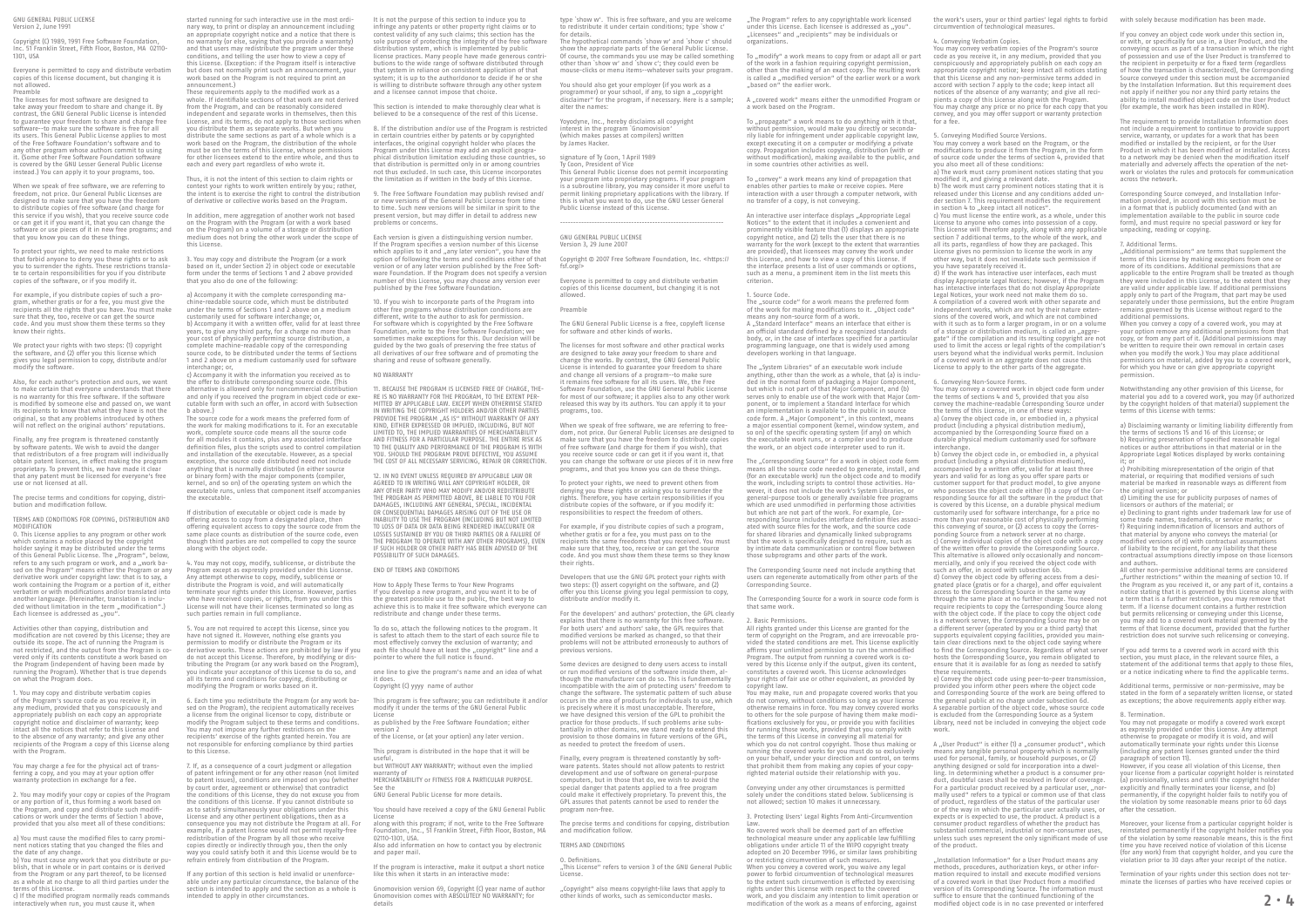that patent license was granted, prior to 28 March 2007.

If conditions are imposed on you (whether by court order, agreement or otherwise) that contradict the conditions of greement of otherwise, that contradict the condition<br>his License, they do not excuse you from the conditio this License. If you cannot convey a covered work so as to satisfy simultaneously your obligations under this License and any other pertinent obligations, then as a consequer ce you may not convey it at all. For example, if you agree to terms that obligate you to collect a royalty for further conveying from those to whom you convey the Program, the only way you could satisfy both those terms and this License would be to refrain entirely from conveying the rogram

Nothing in this License shall be construed as excluding or limiting any implied license or other defenses to infringement that may otherwise be available to you under applicable patent law.

12. No Surrender of Others' Freedom.

13. Use with the GNU Affero General Public License. Notwithstanding any other provision of this License, you have permission to link or combine any covered work with a work licensed under version 3 of the GNU Afferd General Public License into a single combined work, and when we have a single combined work. to convey the resulting work. The terms of this License will continue to apply to the part which is the covered work but the special requirements of the GNU Affero General Public License, section 13, concerning interaction through a network will apply to the combination as such. twork will apply to the combination.<br>. Revised Versions of this License.

The Free Software Foundation may publish revised and/or new versions of the GNU General Public License from time to time. Such new versions will be similar in spirit to the present version, but may differ in detail to address new

16. Limitation of Liability. IN NO EVENT UNLESS REQUIRED BY APPLICABLE LAW OR AGREED TO IN WRITING WILL ANY COPYRIGHT HOLDER, OR ANY OTHER PARTY WHO MODIFIES AND/OR CONVEYS THE PROGRAM AS PERMITTED ABOVE, BE LIABLE TO YOU FOR DAMAGES, INCLU-DING ANY GENERAL, SPECIAL, INCIDENTAL OR CONSEQUENTIAL DAMAGES ARISING OUT OF THE USE OR INABILITY TO USE THE PROGRAM (INCLUDING BUT NOT LIMITED TO LOSS OF DATA OR DATA BEING RENDERED INACCURATE OR LOSSES SUSTAINED BY YOU OR THIRD PARTIES OR A FAILURE OF THE PROGRAM TO OPERATE WITH ANY OTHER PROGRAMS), EVEN IF SUCH HOLDER OR OTHER PARTY HAS BEEN ADVISED OF THE POSSIBILITY OF SUCH DAMAGES.

problems or concerns. Each version is given a distinguishing version number. If the Program specifies that a certain numbered version of the GNU General Public License "or any later version" applies to it, you have the option of following the terms and conditions either of that numbered version or of any and conditions effer of that hambered version of care the Program does not specify a version number of the GNU General Public License, you may choose any version ever published by the Free Software Foundation.

If you develop a new program, and you want it to be of the greatest possible use to the public, the best way to achieve this is to make it free software which everyone can redistribute and change under these terms.

To do so, attach the following notices to the program. It is safest to attach them to the start of each source file to most effectively state the exclusion of warranty; and each file should have at least the "copyright" line and a pointer<br>to where the full notice is found.

If the Program specifies that a proxy can decide which future versions of the GNU General Public License can be used, that proxy's public statement of acceptance of a version permanently authorizes you to choose that version for the Program.

Later license versions may give you additional or different permissions. However, no additional obligations are imposed on any author or copyright holder as a result of your choosing to follow a later version.

### 15. Disclaimer of Warranty.

Also add information on how to contact you by electronic and paper mail.

If the program does terminal interaction, make it output a short notice like this when it starts in an interactive mode:

THERE IS NO WARRANTY FOR THE PROGRAM, TO THE EXTENT PERMITTED BY APPLICABLE LAW. EXCEPT WHEN OTHERWISE STATED IN WRITING THE COPYRIGHT HOLDERS AND/OR OTHER PARTIES PROVIDE THE PROGRAM "AS IS" WITHOUT WARRANTY OF ANY KIND, EITHER EXPRESSED OR IMPLIED, INCLUDING, BUT NOT LIMITED TO, THE IMPLIED WARRANTIES OF MERCHANTA-BILITY AND FITNESS FOR A PARTICULAR PURPOSE. THE ENTIRE RISK AS TO THE QUALITY AND PERFORMANCE OF THE PROGRAM IS WITH YOU. SHOULD THE PROGRAM PROVE DEFECTIVE, YOU ASSUME THE COST OF ALL NECESSARY SERVICING, REPAIR OR CORRECTION.

You should have received a copy of the GNU General Public License along with this program. If not, see <https://www. gnu.org/licenses/>.

17. Interpretation of Sections 15 and 16. If the disclaimer of warranty and limitation of liability provided above cannot be given local legal effect according to their terms, reviewing courts shall apply local law that most closely approximates an absolute waiver of all civil liability in connection with the Program, unless a warranty or assumption of liability accompanies a copy of the Program in return for a fee.

END OF TERMS AND CONDITIONS

2, hence  $\epsilon$ , nence<br>the version number 2.1.]

How to Apply These Terms to Your New Programs

<one line to give the program's name and a brief idea of what it does.> Copyright (C) <year> <name of author>

For example, if you distribute copies of the library, whether gratis or for a fee, you must give the recipients all the rights that we gave you. You must make sure that they, too, receive or can get the source code. If you link other code with the library, you must provide complete object files to the recipients, so that they can relink them products or compilations that contain the covered You should have received a copy of the GMU General Public object files to the recipients, so that they can relink them tely publish on each copy an appropriate copyright n

This program is free software: you can redistribute it and/ or modify it under the terms of the GNU General Public License as published by the Free Software Foundation, either version 3 of the License, or (at your option) any later version.

This program is distributed in the hope that it will be useful, but WITHOUT ANY WARRANTY; without even the implied warranty of MERCHANTABILITY or FITNESS FOR A PARTICULAR PURPOSE. See the GNU General Public License for more details.

You should have received a copy of the GNU General Public

License along with this program. If not, see <https://www. gnu.org/licenses/>.

<program> Copyright (C) <year> <name of author> This program comes with ABSOLUTELY NO WARRANTY; for details type `show w'. This is free software, and you are welcome to redistribute it under certain conditions; type `show c' for details.

The hypothetical commands `show w' and `show  $c'$  should show the appropriate parts of the General Public License. Of course, your program's commands might be different; for a GUI interface, you would use an "about box'

> We call this license the "Lesser" General Public License because it does Less to protect the user's freedom than the ordinary General Public License. It also provides other free software developers Less of an advantage over competing non-free programs. These disadvantages are the reason we use the ordinary General Public License for many libraries. However, the Lesser license provides advantages in certain special circumstances.

You should also get your employer (if you work as a programmer) or school, if any, to sign a "copyright disclaimer"<br>for the program, if necessary. For more information on this, and how to apply and follow the GNU GPL, see <htt-ps://www.gnu.org/licenses/>.

The GNU General Public License does not permit incorporating your program into proprietary programs. If your program is a subroutine library, you may consider it more useful to permit linking proprietary applications with the library. If this is what you want to do, use the GNU Lesser General Public License instead of this License. But first, please read <https://www.gnu.org/licenses/why-not-lgpl. html>.

> The precise terms and conditions for copying, distribution and modification follow. Pay close attention to the difference between a "work based on the library" and a "work<br>that uses the library". The former contains code derived from the library, whereas the latter must be combined with the library in order to run.

# Standard License Header

Copyright (C) <year> <name of author> This program is free software: you can redistribute it and/ or modify it under the terms of the GNU General Public License as published by the Free Software Foundation, version 3.

> MODIFICATION 0. This License Agreement applies to any software library or other program which contains a notice placed by the copyright holder or other authorized party saying it may be distributed under the terms of this Lesser General Public License (also called "this License"). Each licensee is addressed as "you"

> A "library" means a collection of software functions and/<br>or data prepared so as to be conveniently linked with application programs (which use some of those functions apprication programs (innen o

The library" helow, refers to any such software library or work which has been distributed under these terms. A "work based on the Library" means either the Library or any derivative work under copyright law: that is to say, any derivative trent ander copyingne rather that is to say verbatim or with modifications and/or translated straightforwardly into another language. (Hereinafter, translation<br>is included without limitation in the term "modification".)

This program is distributed in the hope that it will be useful, but WITHOUT ANY WARRANTY; without even the implied warranty of MERCHANTABILITY or FITNESS FOR A PARTICULAR PURPOSE. See the GNU General Public License for more details.

--------------------------------------------------------------

Linux Syscall Note

Source code" for a work means the preferred form of the work for making modifications to it. For a library, complete source code means all the source code for all modules it contains, plus any associated interface definition files, plus the scripts used to control compilation and installation of the library.

NOTE! This copyright does \*not\* cover user programs that use kernel services by normal system calls - this is merely considered normal use of the kernel, and does \*not\* fall under the heading of "derived work". Also note that the GPL below is copyrighted by the Free Software Foundation, but the instance of code that it refers to (the Linux kernel) is copyrighted by me and others who actually wrote it.

Also note that the only valid version of the GPL as far as the kernel is concerned is \_this\_ particular version of the license (ie v2, not v2.2 or v3.x or whatever), unless explicitly otherwise stated.

Linus Torvalds

--------------------------------------------------------------

GNU LESSER GENERAL PUBLIC LICENSE Version 2.1, February 1999

Copyright (C) 1991, 1999 Free Software Foundation, Inc. 51 Franklin Street, Fifth Floor, Boston, MA 02110-1301 USA Everyone is permitted to copy and distribute verbatim copies of this license document, but changing it is not allowed.

d) If a facility in the modified Library refers to a function or a table of data to be supplied by an application program that uses the facility, other than as an argument passed when the facility is invoked, then you must make a good faith effort to ensure that, in the event an application does not supply such function or table, the facility still operates, and performs whatever part of its purpose emains meaningful.

[This is the first released version of the Lesser GPL. It also counts as the successor of the GNU Library Public License, version

Preamble

The licenses for most software are designed to take away your freedom to share and change it. By contrast, the GNU General Public Licenses are intended to guarantee your freedom to share and change free software--to make sure the software is free for all its users.

This license, the Lesser General Public License, applies to some specially designated software packages--typically lib-raries--of the Free Software Foundation and other authors who decide to use it. You can use it too, but we suggest you first think carefully about whether this license or the ordinary General Public License is the better strategy to use in any particular case, based on the explanations below.

When we speak of free software, we are referring to freedom of use, not price. Our General Public Licenses are designed to make sure that you have the freedom to distribute copies of free software (and charge for this service if you wish); that you receive source code or can get it if you want it; that you can change the software and use pieces of it in new free programs; and that you are informed that you can do these things.

4. You may copy and distribute the Library (or a portion or derivative of it, under Section 2) in object code or executable form under the terms of Sections 1 and 2 above provided that you accompany it with the complete corresponding machine-readable source code, which must be distributed under the terms of Sections 1 and 2 above on a medium customarily used for software interchange.

To protect your rights, we need to make restrictions that forbid distributors to deny you these rights or to ask you to surrender these rights. These restrictions translate to certain responsibilities for you if you distribute copies of the library or if you modify it.

However, linking a "work that uses the Library" with the<br>Library creates an executable that is a derivative of the Library (because it contains portions of the Library), rather than a "work that uses the library". The executable is<br>therefore covered by this License. Section 6 states terms for distribution of such executables.

with the library after making changes to the library and recompleted including interacting the terms of the state of the state of the state of the state of the state o they know their rights.

We protect your rights with a two-step method: (1) we copyright the library, and (2) we offer you this license, which gives you legal permission to copy, distribute and/or modify the library.

> When a "work that uses the Library" uses material from a header file that is part of the Library, the object code for the work may be a derivative work of the Library even<br>for the work may be a derivative work of the Library even though the source code is not. Whether this is true is especially significant if the work can be linked without the Library, or if the work is itself a library. The threshold for this to be true is not precisely defined by law.

To protect each distributor, we want to make it very clear that there is no warranty for the free library. Also, if the library is modified by someone else and passed on, the recipients should know that what they have is not the original version, so that the original author's reputation will not be affected by problems that might be introduced by others.

Finally, software patents pose a constant threat to the existence of any free program. We wish to make sure that a company cannot effectively restrict the users of a free program by obtaining a restrictive license from a patent holder. Therefore, we insist that any patent license ob-tained for a version of the library must be consistent with the full freedom of use specified in this license.

Most GNU software, including some libraries, is covered by the ordinary GNU General Public License. This license, the GNU Lesser General Public License, applies to certain designated libraries, and is quite different from the ordinary General Public License. We use this license for certain libraries in order to permit linking those libraries into non-free programs.

> c) Accompany the work with a written offer, valid for at least three years, to give the same user the materials specified in Subsection 6a, above, for a charge no more than the cost of performing this distribution.

d) If distribution of the work is made by offering access to copy from a designated place, offer equivalent access to copy the above specified materials from the same place. e) Verify that the user has already received a copy of these materials or that you have already sent this user a copy. For an executable, the required form of the "work that uses the Library" must include any data and utility programs needed for reproducing the executable from it. However, as a special exception, the materials to be distributed need not include anything that is normally distributed (in either source or binary form) with the major components (compiler, kernel, and so on) of the operating system on which the executable runs, unless that component itself accompanies the executable

When a program is linked with a library, whether statically or using a shared library, the combination of the two is legally speaking a combined work, a derivative of the original library. The ordinary General Public License therefore permits such linking only if the entire combination fits its criteria of freedom. The Lesser General Public Licents permits more lax criteria for linking other code with the library.

For example, on rare occasions, there may be a special need to encourage the widest possible use of a certain library, so that it becomes a de-facto standard. To achieve this, non-free programs must be allowed to use the library. A more frequent case is that a free library does the same job as widely used non-free libraries. In this case, there is little to gain by limiting the free library to free software only, so we use the Lesser General Public License.

In other cases, permission to use a particular library in non-free programs enables a greater number of people to use a large body of free software. For example, permission to use the GNU C Library in non-free programs enables many more people to use the whole GNU operating system, as well as its variant, the GNU/Linux operating system.

Although the Lesser General Public License is Less protective of the users' freedom, it does ensure that the user of a program that is linked with the Library has the freedom and the wherewithal to run that program using a modified version of the Library.

TERMS AND CONDITIONS FOR COPYING, DISTRIBUTION AND

Activities other than copying, distribution and modifica-tion are not covered by this License; they are outside its scope. The act of running a program using the Library is not restricted, and output from such a program is covered only if its contents constitute a work based on the Library for the contents constitute a work based on the Elbrary<br>dependent of the use of the Library in a tool for writing it). Whether that is true depends on what the Library does and what the program that uses the Library does.

1. You may copy and distribute verbatim copies of the Library's complete source code as you receive it, in any medium, provided that you conspicuously and appropriately publish on each copy an appropriate copyright notice

To apply these terms, attach the following notices to the library. It is safest to attach them to the start of each source file to most effectively convey the exclusion of warranty; and each file should have at least the "copyright" line and<br>a pointer to where the full notice is found.

and disclaimer of warranty; keep intact all the notices that refer to this License and to the absence of any warra and distribute a copy of this License along with the Library.

> <one line to give the library's name and an idea of what it does.> Copyright (C) <year> <name of author>

You may charge a fee for the physical act of transferring a copy, and you may at your option offer warranty protection in exchange for a fee.

2. You may modify your copy or copies of the Library or any portion of it, thus forming a work based on the Library, and copy and distribute such modifications or work under the terms of Section 1 above, provided that you also meet all of these conditions:

a) The modified work must itself be a software library. b) You must cause the files modified to carry promi notices stating that you changed the files and the date of any change.

c) You must cause the whole of the work to be licensed at no charge to all third parties under the terms of this License.

(For example, a function in a library to compute square roots has a purpose that is entirely well-defined indepen-dent of the application. Therefore, Subsection 2d requires that any application-supplied function or table used by this function must be optional: if the application does not supply it, the square root function must still compute square roots.)

These requirements apply to the modified work as a whole. If identifiable sections of that work are not derived from the Library, and can be reasonably considered independent and separate works in themselves, then this Independent and separate works in themselves, then this<br>license, and its terms, do not apply to those sections when you distribute them as separate works. But when you distribute the same sections as part of a whole which is a work based on the Library, the distribution of the whole must be on the terms of this License, whose permissions for other licensees extend to the entire whole, and thus to each and every part regardless of who wrote it.

A "contributor" is a copyright holder who authorizes use under this License of the Program or a work on which the Program is based. The work thus licensed is<br>called the contributor's "contributor version". A contributor's ..essential patent claims" are all patent claims owned or controlled by the contributor, whether already acquired or hereafter acquired, that would be infringed by some manner, permitted by this License, of making, using, or selling its contributor version, but do not include claims that would be infringed only as a consequence of further modification of the contributor version. For purposes of this definition, "control" includes the right to grant patent sublicenses in a manner consistent with the requirements of this License.

Each contributor grants you a non-exclusive, worldwide, royalty-free patent license under the contributor's essential patent claims, to make, use, sell, offer for sale, import and otherwise run, modify and propagathe contents of its contributor version.

In the following three paragraphs, a "patent license"<br>is any express agreement or commitment, however denominated, not to enforce a patent (such as an express permission to practice a patent or cov not to sue for patent infringement). To ..grant" such a patent license to a party means to make such an agreement or commitment not to enforce a patent against the party.

Thus, it is not the intent of this section to claim rights or contest your rights to work written entirely by you; rather, the intent is to exercise the right to control the distribution of derivative or collective works based on the Library.

In addition, mere aggregation of another work not based on the Library with the Library (or with a work based on the Library) on a volume of a storage or distribution medium does not bring the other work under the scope of this License.

If you convey a covered work, knowingly relying or a patent license, and the Corresponding Source of the work is not available for anyone to copy, free of charge and under the terms of this License, through a publicly available network server or other readily accessible means, then you must either (1) cause the Corresponding Source to be so available, or (2) arrange to deprive yourself of the benefit of the patent license for this particular work, or (3) arrange in a manner consistent with the requirements of this License, to extend the patent license to downstream recipients. "Knowingly relying" means you have ac-<br>tual knowledge that, but for the patent license, your conveying the covered work in a country, or your recipient's use of the covered work in a country, would infringe one or more identifiable patents in that country that you have reason to believe are valid.

3. You may opt to apply the terms of the ordinary GNU General Public License instead of this License to a given copy of the Library. To do this, you must alter all the notices that refer to this License, so that they refer to the ordinary GNU General Public License, version 2, instead of to this License. (If a newer version than version 2 of the ordinary GNU General Public License has appeared, then you can specify that version instead if you wish.) Do not make any other change in these notices.

Once this change is made in a given copy, it is irreversible for that copy, so the ordinary GNU General Public License applies to all subsequent copies and derivative works made from that copy.

A patent license is discriminatory" if it does not include within the scope of its coverage, prohibits the exercise of, or is conditioned on the non-exercise of one or more of the rights that are specifically granted under this License. You may not convey a covered work if you are a party to an arrangement with a third party that is in the business of distributing software, under which you make payment to the third party based on the extent of your activity of conveying the work, and under which the third party grants, to any of the parties who would receive the covered work from you, a discriminatory patent license (a) in connection with copies of the covered work conveyed by you (or copies made from those copies), or (b) primarily for and in connection with specific products or compilations that contain the covered

This option is useful when you wish to copy part of the code of the Library into a program that is not a library.

If distribution of object code is made by offering access to copy from a designated place, then offering equivalent access to copy the source code from the same place satisfies the requirement to distribute the source code, even though third parties are not compelled to copy the source along with the object code.

5. A program that contains no derivative of any portion of the Library, but is designed to work with the Library by being compiled or linked with it, is called a "work<br>that uses the Library". Such a work, in isolation, is not a derivative work of the Library, and therefore falls outside the scope of this License.

If such an object file uses only numerical parameters, data structure layouts and accessors, and small macros and small inline functions (ten lines or less in length), then the use of the object file is unrestricted, regardless of whether it is legally a derivative work. (Executables containing this object code plus portions of the Library will still fall under Section 6.)

directly with the Library itself.

debugging such modifications.

Otherwise, if the work is a derivative of the Library, you may distribute the object code for the work under the terms of Section 6. Any executables containing that work also fall under Section 6, whether or not they are linked

6. As an exception to the Sections above, you may also combine or link a "work that uses the Library" with the Library to produce a work containing portions of the Library, and distribute that work under terms of your choice, provided that the terms permit modification of the work for the customer's own use and reverse engineering for

You must give prominent notice with each copy of the work that the Library is used in it and that the Library and its use are covered by this License. You must supply a copy of this License. If the work during execution displays copyright notices, you must include the copyright notice for the Library among them, as well as a reference directing the user to the copy of this License. Also, you must do one

of these things:

a) Accompany the work with the complete corresponding machine-readable source code for the Library including whatever changes were used in the work (which must be distributed under Sections 1 and 2 above); and, if the work is an executable linked with the Library, with the complete machine-readable ..work that uses the Library", as object code and/or source code, so that the user can modify the Library and then relink to produce a modified executable containing the modified Library. (It is understood that the user who changes the contents of definitions files in the Library will not necessarily be able to recompile the application to use the modified definitions.)

b) Use a suitable shared library mechanism for linking with the Library. A suitable mechanism is one that (1) uses at run time a copy of the library already present on the user's computer system, rather than copying library functions into the executable, and (2) will operate properly with a modified version of the library, if the user installs one, as long as the modified version is interface-compatible with the version that the work was made with.

It may happen that this requirement contradicts the license restrictions of other proprietary libraries that do not normally accompany the operating system. Such a contra-diction means you cannot use both them and the Library together in an executable that you distribute.

7. You may place library facilities that are a work based on the Library side-by-side in a single library together with other library facilities not covered by this License, and distribute such a combined library, provided that the separate distribution of the work based on the Library and of the other library facilities is otherwise permitted, and provided that you do these two things:

a) Accompany the combined library with a copy of the same work based on the Library, uncombined with any other library facilities. This must be distributed under the terms of the Sections above.

b) Give prominent notice with the combined library of the fact that part of it is a work based on the Library, and explaining where to find the accompanying uncombined form of the same work.

8. You may not copy, modify, sublicense, link with, or distribute the Library except as expressly provided under this License. Any attempt otherwise to copy, modify, sublicense, link with, or distribute the Library is void, and will automatically terminate your rights under this License. However, parties who have received copies, or rights, from you under this License will not have their licenses terminated so long as such parties remain in full compliance.

9. You are not required to accept this License, since you have not signed it. However, nothing else grants you per-mission to modify or distribute the Library or its derivative works. These actions are prohibited by law if you do not accept this License. Therefore, by modifying or distributing the Library (or any work based on the Library), you indicate your acceptance of this License to do so, and all its terms and conditions for copying, distributing or modifying the Library or works based on it.

10. Each time you redistribute the Library (or any work based on the Library), the recipient automatically receives a license from the original licensor to copy, distribute, link with or modify the Library subject to these terms and conditions. You may not impose any further restrictions on the recipients' exercise of the rights granted herein. onsible for enforcing compliance by third parties with this License.

11. If, as a consequence of a court judgment or allegation of patent infringement or for any other reason (not limited to patent issues), conditions are imposed on you (whether by court order, agreement or otherwise) that contradict the conditions of this License, they do not excuse you from the conditions of this License. If you cannot distribute so as to satisfy simultaneously your obligations under this License and any other pertinent obligations, then as a consequence you may not distribute the Library at all. For example, if a patent license would not permit royalty-free redistribution of the Library by all those who receive copies

directly or indirectly through you, then the only way you could satisfy both it and this License would be to refrain entirely from distribution of the Library.

If any portion of this section is held invalid or unenforceable under any particular circumstance, the balance of the section is intended to apply, and the section as a whole is intended to apply in other circumstances.

It is not the purpose of this section to induce you to infringe any patents or other property right claims or to contest validity of any such claims; this section has the sole purpose of protecting the integrity of the free software distribution system which is implemented by public license practices. Many people have made generous contributions to the wide range of software distributed through that system in reliance on consistent application of that system; it is up to the author/donor to decide if he or she is willing to distribute software through any other system and a licensee cannot impose that choice.

This section is intended to make thoroughly clear what is believed to be a consequence of the rest of this License.

12. If the distribution and/or use of the Library is restricted in certain countries either by patents or by copyrighted interfaces, the original copyright holder who places the Library under this License may add an explicit geographical distribution limitation excluding those countries, so that distribution is permitted only in or among countries not thus excluded. In such case, this License incorporates the limitation as if written in the body of this License.

13. The Free Software Foundation may publish revised and/ or new versions of the Lesser General Public License from time to time. Such new versions will be similar in spirit to the present version, but may differ in detail to address new problems or concerns.

Each version is given a distinguishing version number. If the Library specifies a version number of this License which applies to it and "any later version", you have the option of following the terms and conditions either of that version or of any later version published by the Free Software Foundation. If the Library does not specify a license version number, you may choose any version ever published by the Free Software Foundation.

14. If you wish to incorporate parts of the Library into other free programs whose distribution conditions are incompa-tible with these, write to the author to ask for permission. For software which is copyrighted by the Free Software Foundation, write to the Free Software Foundation; we sometimes make exceptions for this. Our decision will be guided by the two goals of preserving the free status of all derivatives of our free software and of promoting the sharing and reuse of software generally.

# NO WARRANTY

15. BECAUSE THE LIBRARY IS LICENSED FREE OF CHARGE, THERE IS NO WARRANTY FOR THE LIBRARY, TO THE EXTENT PERMITTED BY APPLICABLE LAW. EXCEPT WHEN OTHERWISE STATED IN WRI-TING THE COPYRIGHT HOLDERS AND/OR OTHER PARTIES PROVIDE HE LIBRARY "AS IS" WITHOUT WARRANTY OF ANY KIND, EITHER EXPRESSED OR IMPLIED, INCLUDING, BUT NOT LIMITED TO, THE IMPLIED WARRANTIES OF MERCHANTABILITY AND FITNESS FOR A PARTICULAR PURPOSE. THE ENTIRE RISK AS TO THE QUALITY AND PERFORMANCE OF THE LIBRARY IS WITH YOU. SHOULD THE LIBRARY PROVE DEFECTIVE, YOU ASSUME THE COST OF ALL NECESSARY SERVICING, REPAIR OR CORRECTION.

16. IN NO EVENT UNLESS REQUIRED BY APPLICABLE LAW OR AGREED TO IN WRITING WILL ANY COPYRIGHT HOLDER, OR ANY OTHER PARTY WHO MAY MODIFY AND/OR REDISTRIBUTE THE LIBRARY AS PERMITTED ABOVE, BE LIABLE TO YOU FOR DAMAGES, INCLUDING ANY GENERAL, SPECIAL, INCIDENTAL OR CONSEQUENTIAL DAMAGES ARISING OUT OF THE USE OR INABILITY TO USE THE LIBRARY (INCLUDING BUT NOT LIMITED TO LOSS OF DATA OR DATA BEING RENDERED INACCURATE OR LOSSES SUSTAINED BY YOU OR THIRD PARTIES OR A FAILURE OF THE LIBRARY TO OPERATE WITH ANY OTHER SOFTWARE), EVEN IF SUCH HOLDER OR OTHER PARTY HAS BEEN ADVISED OF THE POSSIBILITY OF SUCH DAMAGES.

END OF TERMS AND CONDITIONS

How to Apply These Terms to Your New Libraries

If you develop a new library, and you want it to be of the greatest possible use to the public, we recommend making it free software that everyone can redistribute and change. You can do so by permitting redistribution under these terms (or, alternatively, under the terms of the ordinary General Public License).

This library is free software; you can redistribute it and/or modify it under the terms of the GNU Lesser General Public License as published by the Free Software Foundation; either version 2.1 of the License, or (at your option) any later version.

This library is distributed in the hope that it will be useful, but WITHOUT ANY WARRANTY; without even the implied Warranty of MERCHANTABILITY or FITNESS FOR A PARTICULAR PURPOSE. See the GNU Lesser General Public License for more details.

You should have received a copy of the GNU Lesser General Public License along with this library; if not, write to the



rights from you under this License. If your rights have between the second region you do not qualify to receive new licenses for the same material under section 10.

9. Acceptance Not Required for Having Copies. You are not required to accept this License in order to receive or run a copy of the Program. Ancillary propagation of a covered work occurring solely as a consequence of using peer-to-peer transmission to receive a copy likewise does not require acceptance. However, nothing other than this License grants you permission to propagate or modify any covered work. These actions infringe copyright if you do not accept this License. Therefore, by modifying or propagating a covered work, you indicate your acceptance of this License to do so.

10. Automatic Licensing of Downstream Recipients. Each time you convey a covered work, the recipient automatically receives a license from the original licensors, to run, modify and propagate that work, subject to this License. You are not responsible for enforcing compliance by third parties with this License. An "entity transaction" is a transaction transferring<br>control of an organization, or substantially all assets of one, or subdividing an organization, or merging organizations. If propagation of a covered work results from an entity transaction, each party to that transaction who receives a copy of the work also receives whatever licenses to the work the party's predecessor in interest had or could give under previous paragraph, plus a right to possession of the Corresponding Source of the work from the predecessor in interest, if the predecessor has it or can get it with reasonable efforts.

You may not impose any further restrictions on the exercise of the rights granted or affirmed under this License. For example, you may not impose a license fee, royalty, or other charge for exercise of rights granted under this License, and you may not initiate granted ander this accrise, and you in<br>litigation (including a cross-claim or co lawsuit) alleging that any patent claim is infringed by making, using, selling, offering for sale, or importing the Program or any portion of it.

# 11. Patents.

If, pursuant to or in connection with a single transaction or arrangement, you convey, or propagate by procuring conveyance of, a covered work, and grant a patent license to some of the parties receiving the covered work authorizing them to use, propagate, modify or convey a specific copy of the covered work, then the patent license you grant is automatically extended to all recipients of the covered work and works based on it.